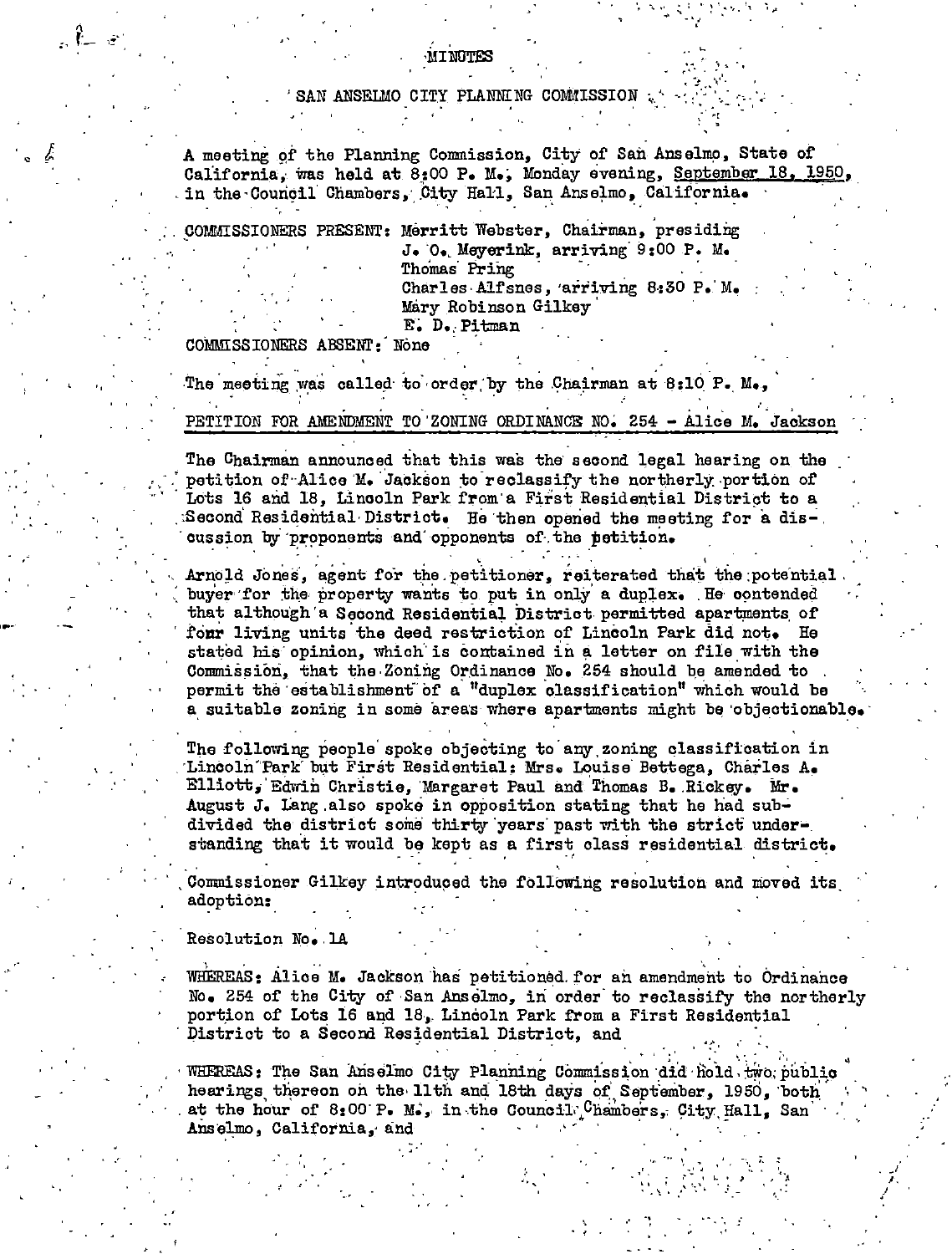WHEREAS: At said hearings all persons present and interested were heard thereon, and

WHEREAS: A petition signed by thirty-nine residents and property owners of Lincoln Park was filed with the Commission in opposition to the rezoning as above setforth, and

WHEREAS: The petitioner did not show that the public necessity, convenience or general welfare required the reclassification stating mainly that the property in question was too close to the business district to make it desireable for the permitted single family residential use and that the property was to expensive for an investment for a single family residence, and

WHEREAS: The Courts have often held that financial gain or cost of land is not a criterion which may be used to establish the proper use of land within any given area, and

WHEREAS: The property in question is similarly situated and of the same nature to the other properties in Lincoln Park upon which are now located single family residences and therefore said property can be used for a single family residence which is permitted under the present zoning classification, and

WHEREAS: The streets of Lincoln Park are already congested with traffic from the single family residences located therein due to their narrow nature and alignment and the increase of traffic from multiple residences located on individual building sites would further congest the streets and reflect on the desireability of the area for single family residences. and

WHEREAS: The protection of the single family residential characteristics and the social and economic stability of Lincoln Park require that no uses of land which are not compatable therewith, such as would be permitted in a second residential district, should be permitted therein. at atli

NOW, THEREFORE, EE IT RESOLVED, that the Planning Commission of the City of San Anselmo, State of California, does hereby find that the public necessity, convenience and general welfare do not require the amendment of Ordinance No. 254 to reclassify the northerly portion of Lots 16 and 18, Lincoln Park from a First Residential District to a Second Residential .District.

BE IT FURTHER RESOLVED: That this Commission does recommend that the City Council, City of San Anselmo, State of California, do not amend said Ordinance as above setforth.

> I hereby certify that the foregoing is a full, true, and correct copy of a resolution which was adopted by an affirmative vote of all the voting members of the City Planning Commission, City of San Anselmo, State of California at a meeting thereof held on the 18th day of September. 1950.

Attest: s*ben*s n Mary Robinson Gilkey, Sco. Pro-tem.

Merritt Webster, Chairman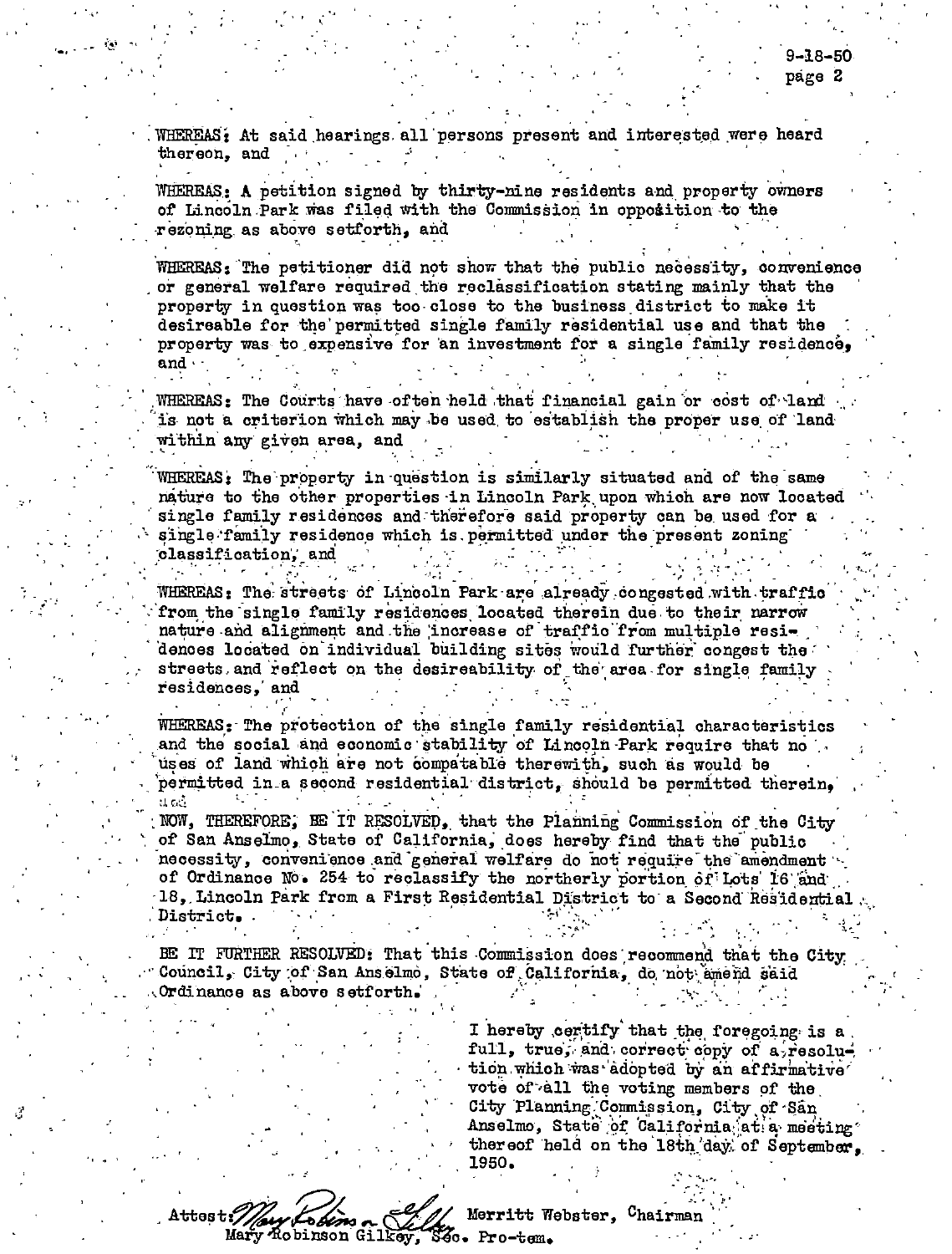Commissioner Pitman seconded the motion and it was passed by the following vote; to-wit:

AYES: Commissioners: Gilkey, Meyerink, Pring, Alxsnes, Pitman and : Webster.

NOES<sub>2</sub>

**None** 

The Chairman" announced that this recommendation would be submitted to the City Council at their next meeting and that the Council would set a date. for a further hearing thereon.

AMENDMENT TO ZONING ORDINANCE NO. 254 - re: SPECIAL USE PERMITS

There was considerable discussion on the adviseability of amending the Zoning Ordinance in order to provide for the granting of Use Permits for special uses of land which are excluded from some districts but might be found to be compatable within the district in some cases. It was deemed not adviseable to require spot zoning of less restrictive. districts within the midst of an established residential district in order to permit some semi-public uses.

Therefore. Commissioner Pitman introduced the following resolution and moved its adoption:

Resolution No. 2A

WHEREAS: In order to preserve the zoning pattern of our City and yet permit certain public or quasi public uses of land from districts from. which they are excluded by the terms of the ordinance and where there is a question of fact in each instance to determine whether or not a particular use will be detrimental to the area within which it is proposed to be located, there should be some method of review of each particular proposed use of such public nature by the City of San Anselmo.

NOW. THEREFORE, BE IT RESOLVED: That the Planning Commission, City of San Anselmo, State of California, does hereby declare it its intention. to recommend the amendment of Ordinance No. 254. by adding a new section thereto to be known as Section 18.1 "Use Permits", so as to permit. by special Use Permit granted by the City Planning Commission certain defined uses of land in districts from which they are now excluded. where the Commission finds that the establishment, maintenance or. conducting of the use for which the use permit is sought will not under the circumstances of the particular case, be detrimental to the health, safety, morals, comfort, convenience, or welfare of persons residing or working in the neighborhood of such use and will not, under the circumstances of the particular case, be detrimental to the public welfare or injurious to property or improvements in said neighborhood.

BE IT FURTHER RESOLVED: That this Commission does hereby set times and places for public hearings on said proposed amendment, at which times and places any and all persons interested may appear and be heard thereon, which times and places are as follows, to-wit:

1. At the hour of 8:00 P.M., Monday evening, on the 9th day of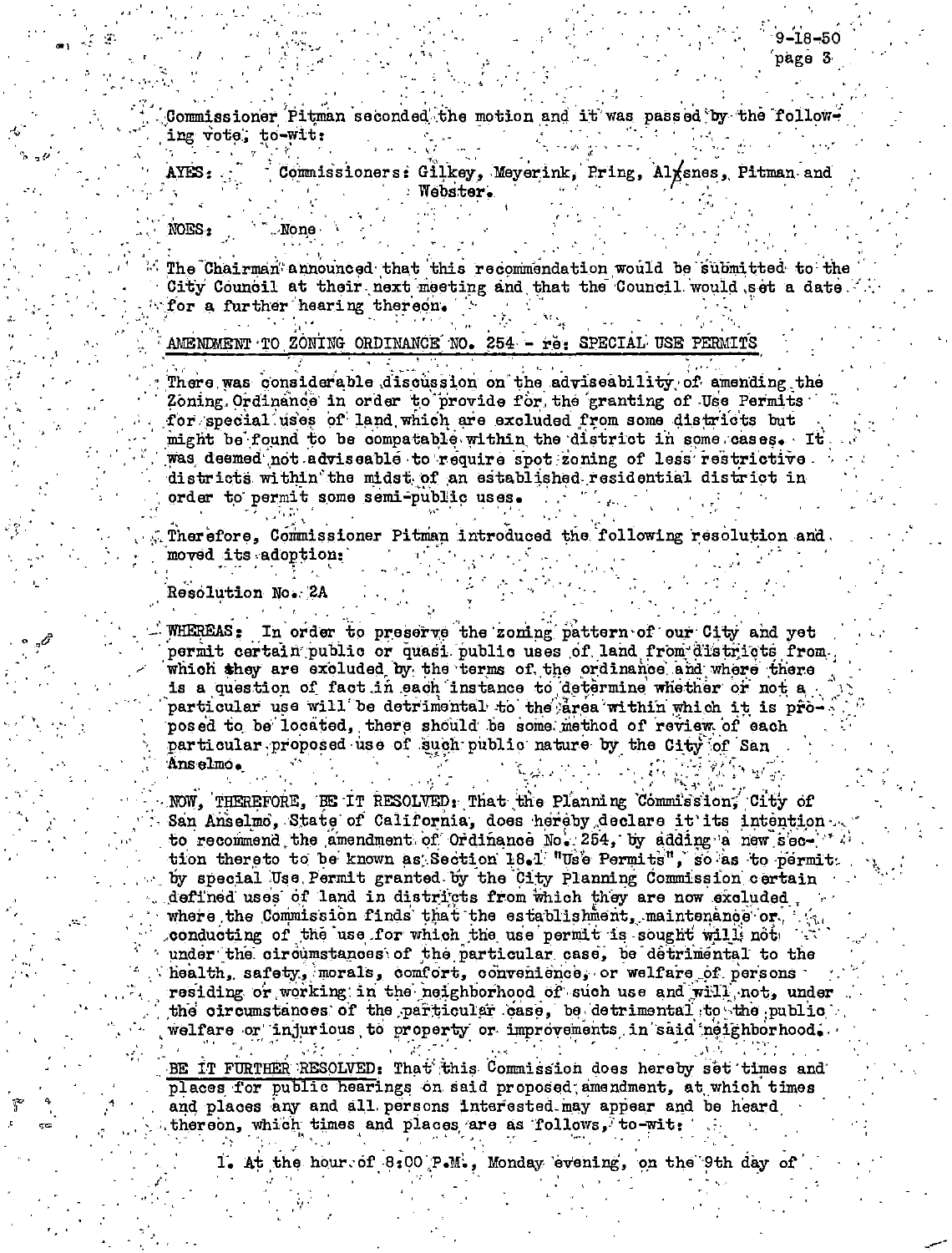October, 1950, in the Chamber of the  $C_{\text{ity}}$  Gouncil in the  $C_{\text{ity}}$  Hall, San Anselmo, California.

2. At the hour of 8:00 P. M., Monday evening, on the 23rd, day of October, 1950, in the Cham ers of the City Council in the City Hall, San Anselmo, California.

BE IT FURTHER RESOLVED: That the Secretary of this Commission be and the same is hereby directed to give notice of the aforesaid hearings by causing notice of said hearings to be published as provided by law in a newspaper of general circulation in said <sup>C</sup>ity.

> I hereby certify that the foregoing is a full, true and correct copy of a resolution which was adopted by an affirmative vote of all the voting members of the City Planning Commission, City of San Anselmo, State of California at a meeting thereof held on the 18th day of <sup>S</sup>eptember, 1950.

Attest:

Merritt Webster, "hairman

Mary Robinson Gilkey, Secretary, Pro-tem.

Commissioner Pring seconded the motion and it was passed by the following vote, to-wit:

AYES: Commissioners: Gilkey, Meyerink, Pring, Alfsnes, Pitman and Webster.

NOES: None

APPLICATION.FOR ADJUSTMENT  $- W$ . P. Landon, 74<sup>-A</sup>ustin <sup>\*</sup>Avenue.

The Commission again considered the request of  $W$ . P. Landon for permission to construct a garage to within three  $(3!)$  of Austin Avenue at the above address.

Several of the Commissioners had investigated the property. It was found that it was possible to construct a new garage conforming to the requirements of the ordinance, therefore, there was no condition of land recuireming the adjustment: It was also found that to construct the garage as proposed would place it in front of a home on adjoining property and require the excavation of land along the common property line with a neighboring home which would be detrimental thethe adjoining property.

Therefore, upon a motion by Commissioner<sub>r</sub>Pring, seconded by Commissioner Alfsnes and unanimously carried, The Commission resolved to deny the application of W. P. Landon as above setforth.

#### ADJOURNMENT

There being no further business the meeting was adjourned upon a motion by Commissioner Alfsnes.

Mary Acbinson Gilkey, Secretary, Pro-Tem.